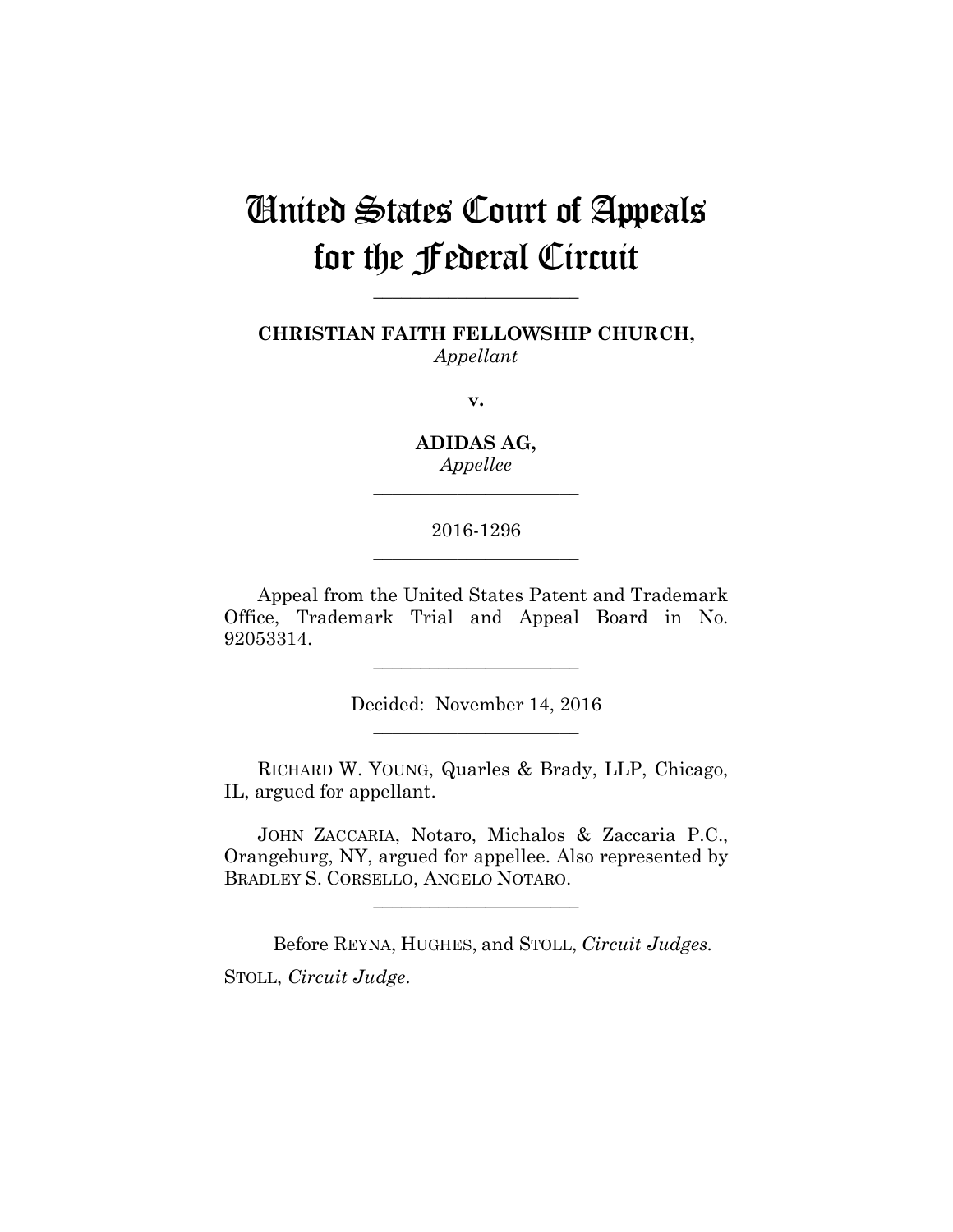Christian Faith Fellowship Church appeals a final judgment of the Trademark Trial and Appeal Board that, in response to a petition filed by adidas AG, cancelled its trademarks for failing to use the marks in commerce before registering them. The Board held that the Church's documented sale of two marked hats to an outof-state resident were *de minimis* and therefore did not constitute use of the marks in commerce under the Lanham Act. Because the Lanham Act defines commerce as all activity regulable by Congress, and because the Church's sale to an out-of-state resident fell within Congress's power to regulate under the Commerce Clause, we reverse the Board's cancellation of the Church's marks on this basis and remand for further proceedings.

#### **BACKGROUND**

### I.

Christian Faith Fellowship Church is located in Zion, Illinois, within five miles of the Illinois–Wisconsin border. Being located so close to the border, the Church's parishioners include both Illinois and Wisconsin residents. In January 2005, the Church began selling apparel, both caps and shirts, emblazoned with the phrase "ADD A ZERO." The Church sold the "ADD A ZERO"-marked apparel as part of a fundraising campaign to pay off the debt on its church facility and the associated 40-acre tract of land. Illinois-based Icon Industries supplied the Church with the "ADD A ZERO"-marked apparel, which the Church sold in its bookstore.1

1

<sup>&</sup>lt;sup>1</sup> The Church also presented evidence to the Board that it began offering the "ADD A ZERO"-marked apparel for sale on its website in 2010. Like the Board, we do not consider this evidence because it concerns activity after the critical trademark registration date of March 2005. *See Couture v. Playdom, Inc.*, 778 F.3d 1379, 1381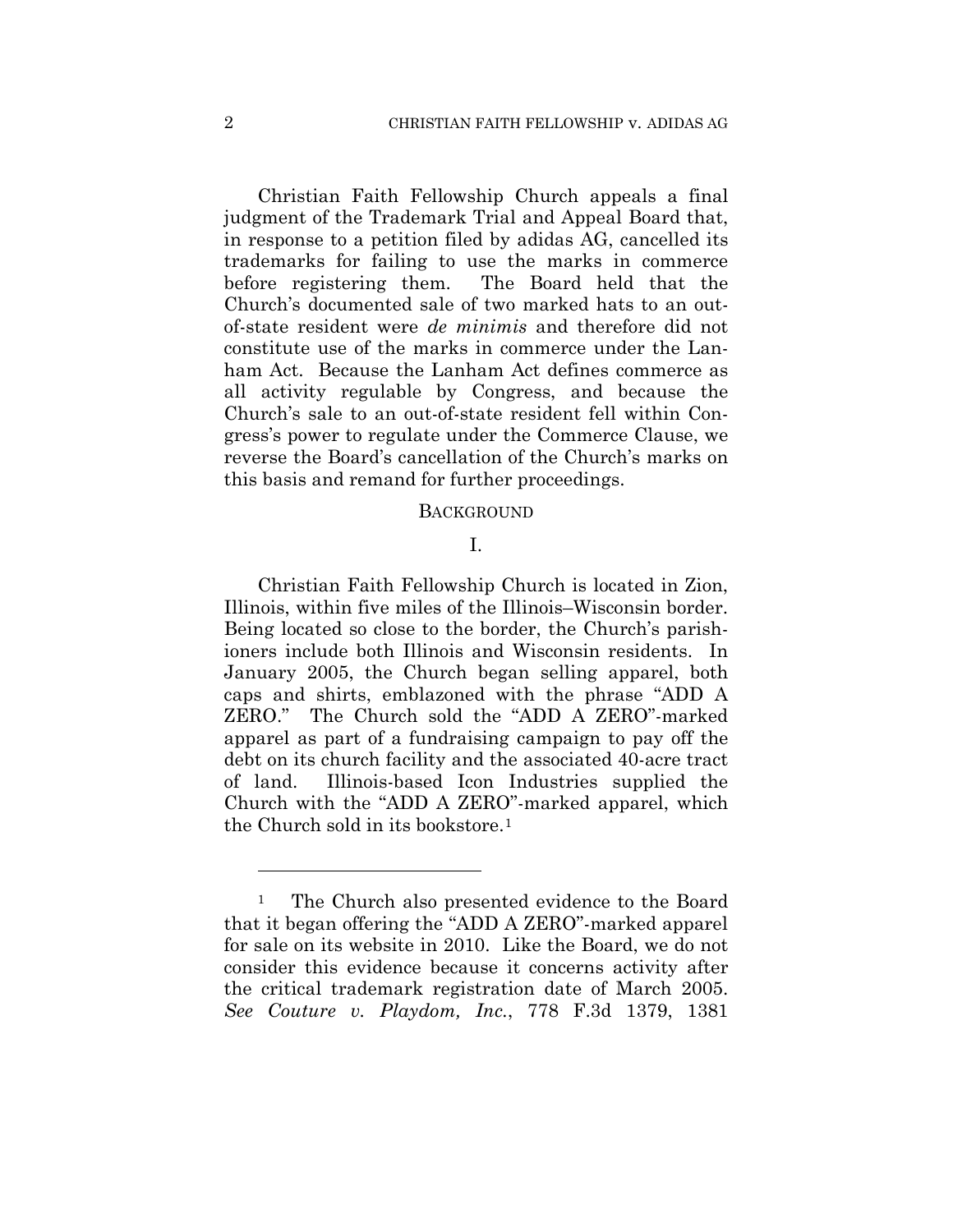The Church sought a federal trademark for the "ADD A ZERO" mark at the U.S. Patent and Trademark Office in March 2005. The Church filed two clothing-based trademark applications, one for use of "ADD A ZERO" in standard characters and another for a stylized design of the phrase. The Church's applications relied on actual use of the marks in commerce, not intent to use the marks in commerce. The Office granted the Church's applications and registered the marks as U.S. Registration Nos. 3,173,207 and 3,173,208.

### II.

In 2009, adidas AG ("Adidas") sought a clothing trademark for the phrase "ADIZERO," but the Office refused the application for likelihood of confusion with the Church's "ADD A ZERO" marks. Adidas brought an action before the Trademark Trial and Appeal Board to cancel the Church's marks, arguing several grounds for cancellation: (1) the Church's failure to use the marks in commerce before registration; (2) the marks' failure to function as trademarks; and (3) the Church's abandonment of the marks for nonuse. The Board agreed with Adidas's failure-to-use argument and cancelled the Church's marks, without addressing Adidas's alternate cancellation grounds. The Board considered the Church's proffered evidence—over Adidas's hearsay and authentication objections—of a cancelled check for the sale of two "ADD A ZERO"-marked hats for \$38.34 in February 2005, before the Church applied for its marks. The Church had kept the check in its records and cross-referenced it with a sales register it maintained for its bookstore. The check's drawer was Charlotte Howard, who had a Wisconsin home address pre-printed on her check.

l

<sup>(</sup>Fed. Cir.), *cert. denied*, 136 S. Ct. 88 (2015) ("Use in commerce must be 'as of the application filing date.'" (quoting 37 C.F.R.  $\S 2.34(a)(1)(i))$ ).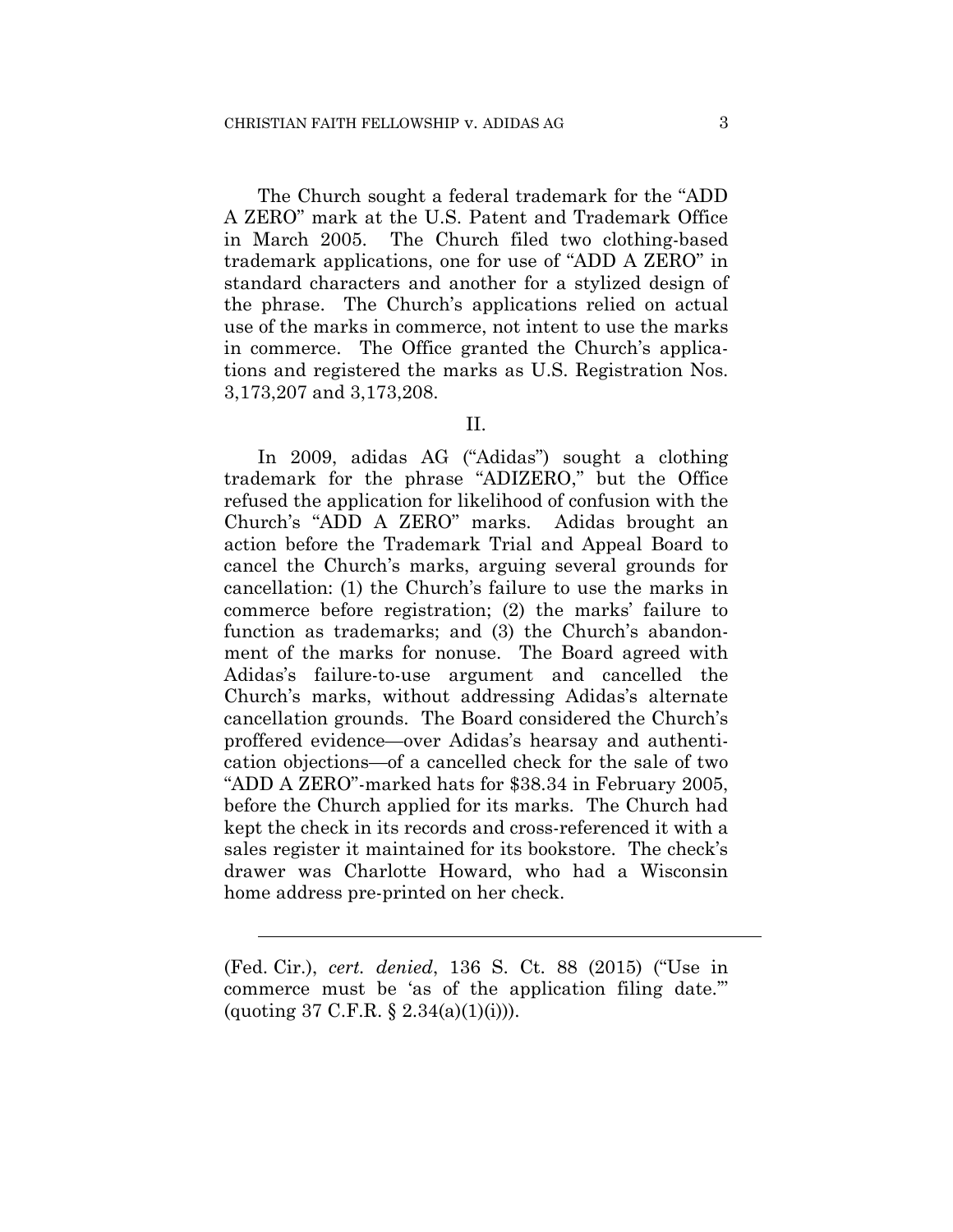The Board disagreed with the Church that the sale to Ms. Howard evidenced the requisite "use in commerce" under the Lanham Act. The Board concluded:

[T]he sale of two ADD A ZERO caps at a minimal cost within the state of Illinois to Ms. Howard, who resides outside the state, does not affect commerce that Congress can regulate such that the transaction would constitute use in commerce for purposes of registration.

. . . This sale is *de minimis* and, under the circumstances shown here, is insufficient to show use that affects interstate commerce.

*adidas AG v. Christian Faith Fellowship Church*, Cancellation No. 92053314, 2015 WL 5882313, at \*7 (T.T.A.B. Sept. 14, 2015) (*Board Op.*) (footnote omitted).

The Church appeals, and we have jurisdiction under 28 U.S.C. § 1295(a)(4)(B).

#### **DISCUSSION**

The Lanham Act provides that "[t]he owner of a trademark *used in commerce* may request registration of its trademark." 15 U.S.C. § 1051(a)(1) (emphasis added). Section  $1051(a)$ 's "use in commerce" requirement distinguishes it from § 1051(b), which offers protection for "[a] person who has a bona fide intention, under circumstances showing the good faith of such person, to use a trademark in commerce." *Id.* § 1051(b). The Lanham Act explains the "use in commerce" requirement as it relates to goods:

The term "use in commerce" means the bona fide use of a mark in the ordinary course of trade, and not made merely to reserve a right in a mark. For purposes of this chapter, a mark shall be deemed to be in use in commerce—

**(1)** on goods when—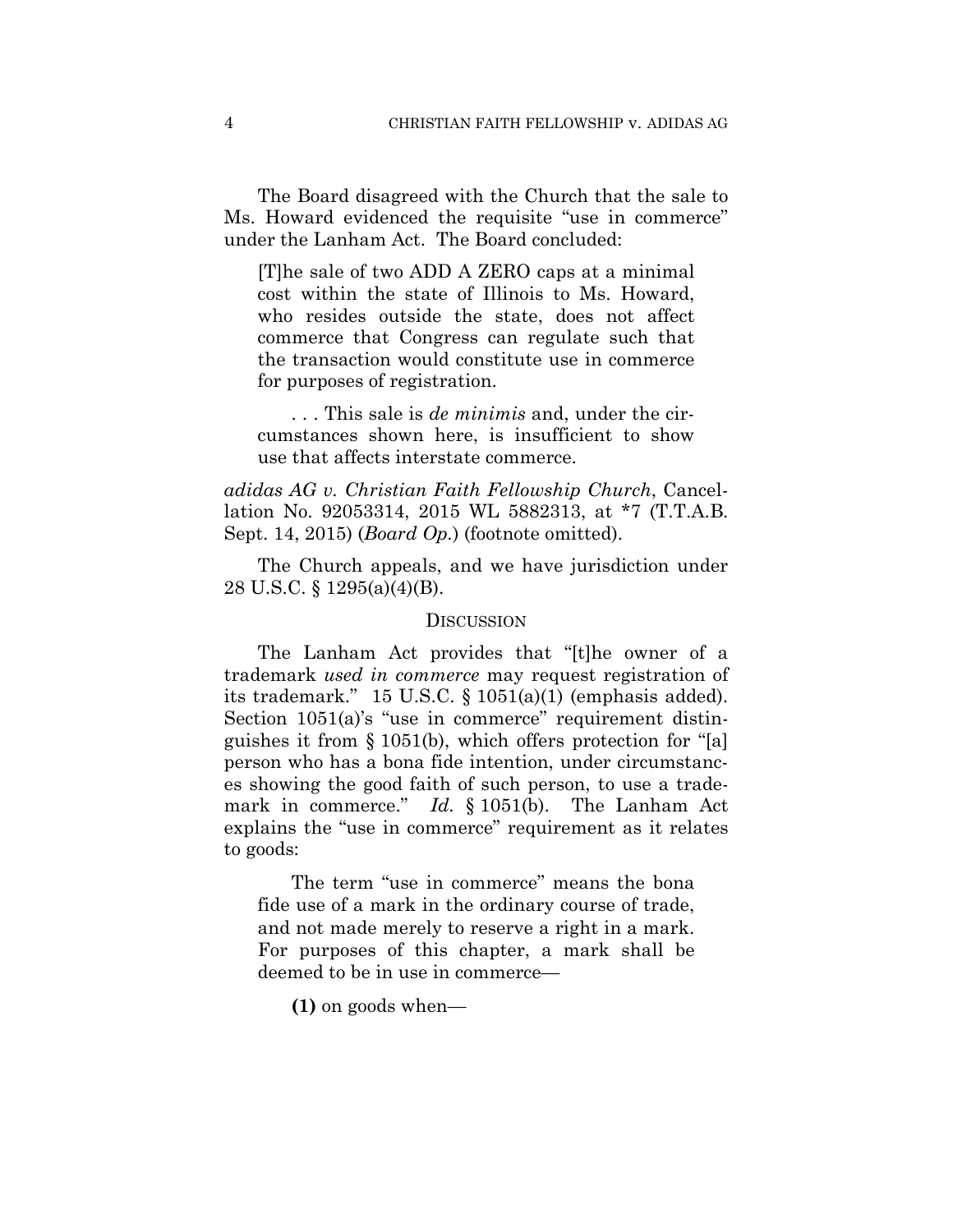**(A)** it is placed in any manner on the goods or their containers or the displays associated therewith or on the tags or labels affixed thereto, or if the nature of the goods makes such placement impracticable, then on documents associated with the goods or their sale, and

**(B)** *the goods are sold* or transported *in commerce* . . . .

*Id.* § 1127 (emphases added). Further, the Lanham Act defines "commerce" as "all commerce which may lawfully be regulated by Congress." *Id.* Thus, to register a mark under § 1051(a), one must sell or transport goods bearing the mark such that the sale or transport would be subject to Congress's power under the Commerce Clause, which includes its power to regulate interstate commerce. *Larry Harmon Pictures Corp. v. Williams Rest. Corp.*, 929 F.2d 662, 664 (Fed. Cir. 1991) (citing U.S. Const., art. I, § 8); *see also In re Silenus Wines, Inc.*, 557 F.2d 806, 808–12 (CCPA 1977).

The dispute between the parties in this case is limited to whether the Church, which filed its applications under § 1051(a)'s "use in commerce" subsection, made a sale of marked goods in commerce regulable by Congress before applying for its marks.

I.

As a threshold matter, we address whether the Board erred in admitting Ms. Howard's check into evidence and in finding that Ms. Howard resided in Wisconsin. Adidas argues that the Board should not have admitted the check because Ms. Howard's pre-printed address on the check constitutes inadmissible hearsay and because the check was not authenticated. We review the Board's admission of the check for abuse of discretion. *Coach Servs., Inc. v. Triumph Learning LLC*, 668 F.3d 1356, 1363 (Fed. Cir.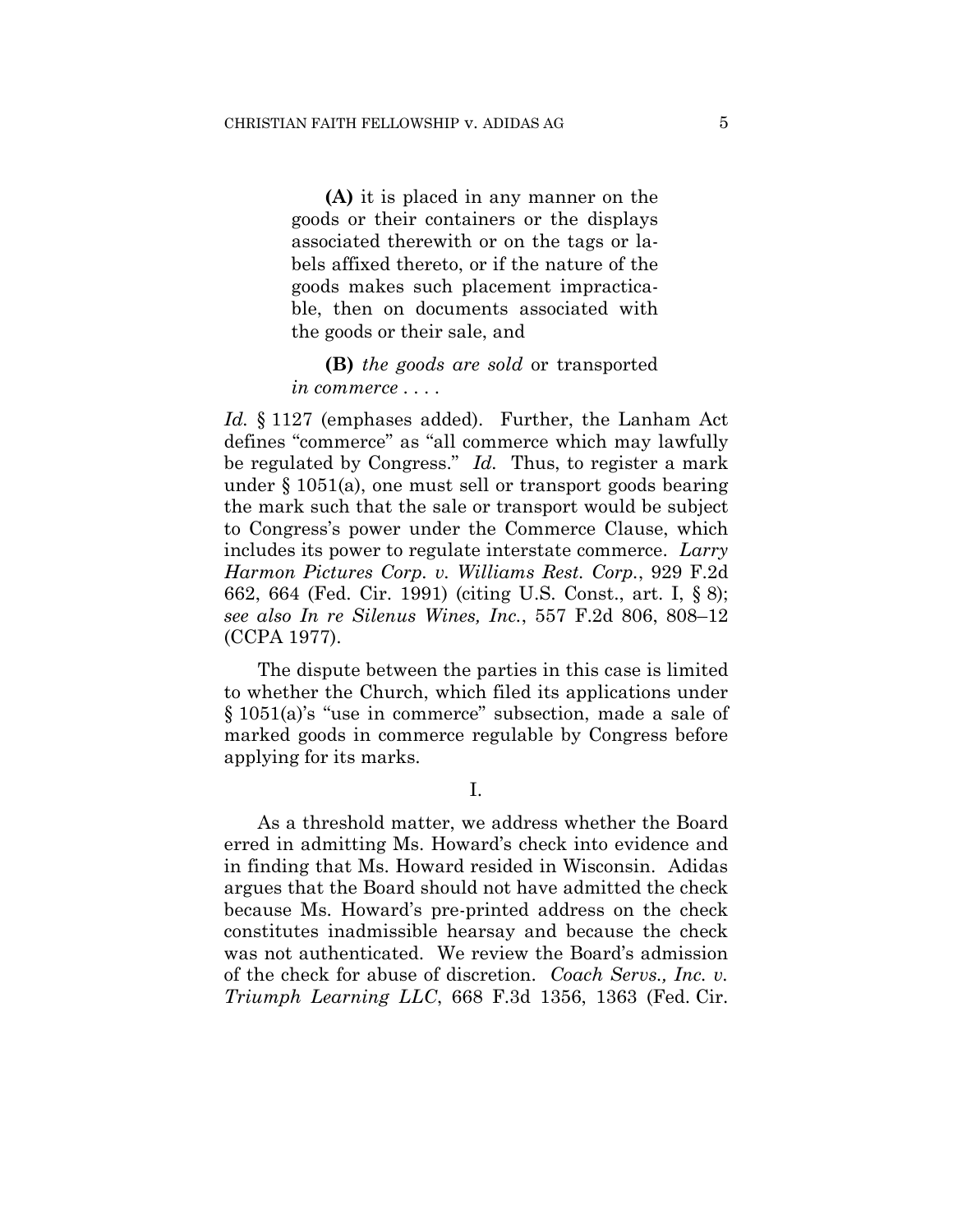2012) (citing *Crash Dummy Movie, LLC v. Mattel, Inc.*, 601 F.3d 1387, 1390 (Fed. Cir. 2010)). "We will reverse only if the Board's evidentiary ruling was: (1) 'clearly unreasonable, arbitrary, or fanciful'; (2) 'based on an erroneous conclusion[] of law'; (3) premised on 'clearly erroneous findings of fact'; or (4) the record 'contains no evidence on which the Board could rationally base its decision.'" *Id.* (quoting *Crash Dummy Movie*, 601 F.3d at 1390–91).

No party disputes that Ms. Howard's pre-printed address on the check is a hearsay statement, which is typically not admissible into evidence. The Federal Rules of Evidence provide, however, an exception to the bar on hearsay evidence for business records of regularly conducted conduct kept in the ordinary course. Fed. R. Evid. 803(6). The Board relied on this exception in admitting Ms. Howard's check. A Church pastor, whose duties included Church recordkeeping, testified that the check was maintained in the Church's records in the normal course of Church bookstore sales, along with the corroborating entry in the bookstore ledger of sales. Adidas argues that the pre-printed address on the check had nothing to do with Church business, and therefore, the check should not have been admissible under the business records exception. We disagree.

The business records exception "does not require that the document actually be prepared by the business entity proffering the document." *Air Land Forwarders, Inc. v. United States*, 172 F.3d 1338, 1343 (Fed. Cir. 1999). When a business relies on a document it has not itself prepared, two factors bear on the admissibility of the evidence as a business record: "[1] that the incorporating business rely upon the accuracy of the document incorporated[;] and [2] that there are other circumstances indicating the trustworthiness of the document." *Id.* We hold that the Board did not abuse its discretion in determining that the Church relied on the check, a bank-issued nego-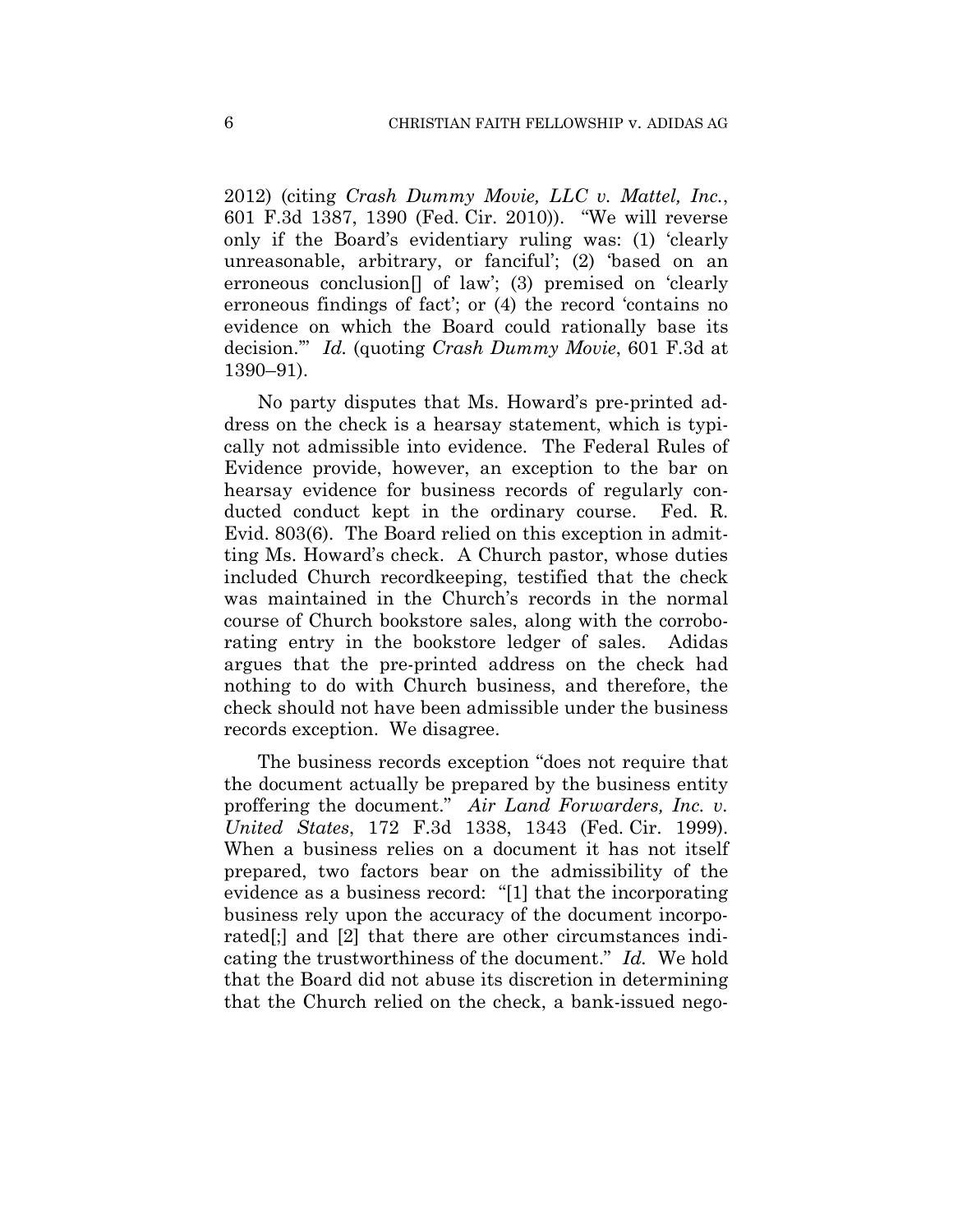tiable instrument, as accurate and trustworthy. We also hold that the check is self-authenticating as commercial paper under Federal Rule of Evidence 902(9). *See United States v. Pang*, 362 F.3d 1187, 1192 (9th Cir. 2004) ("[A] check is a species of commercial paper, and therefore selfauthenticating" (citing Fed. R. Evid. 902(9))).

Based on the admitted check and a Church pastor's testimony that many Church parishioners reside in Wisconsin, the Board found that Ms. Howard resided in Wisconsin. Adidas argues this factual conclusion was unsupported. We review the Board's factual determinations under a substantial evidence standard. *In re Chippendales USA, Inc.*, 622 F.3d 1346, 1350 (Fed. Cir. 2010) (citing *In re Pacer Tech.*, 338 F.3d 1348, 1349 (Fed. Cir. 2003); 5 U.S.C. § 706(2)(E)). We conclude that the admitted check and the Church pastor's testimony constitute substantial evidence to support the Board's determination regarding Ms. Howard's residence.

## II.

Having resolved that the Board properly admitted the Church's evidence of an intrastate sale to an out-of-state resident, we now consider whether such a sale is regulable by Congress, satisfying the Lanham Act § 1051(a) "use in commerce" requirement. We review de novo the Board's legal conclusions, including "its interpretations of the Lanham Act and the legal tests it applies in measuring registrability." *In re Viterra Inc.*, 671 F.3d 1358, 1361 (Fed. Cir. 2012) (quoting *In re Save Venice N.Y., Inc.*, 259 F.3d 1346, 1351–52 (Fed. Cir. 2001)); *cf. Taylor v. United States*, 136 S. Ct. 2074, 2080 (2016) (holding the meaning of "commerce" element in a different federal statute, the Hobbs Act, to be a question of law).

#### A.

Congress's power under the Commerce Clause is broad. *Larry Harmon*, 929 F.2d at 664 (citing *Silenus*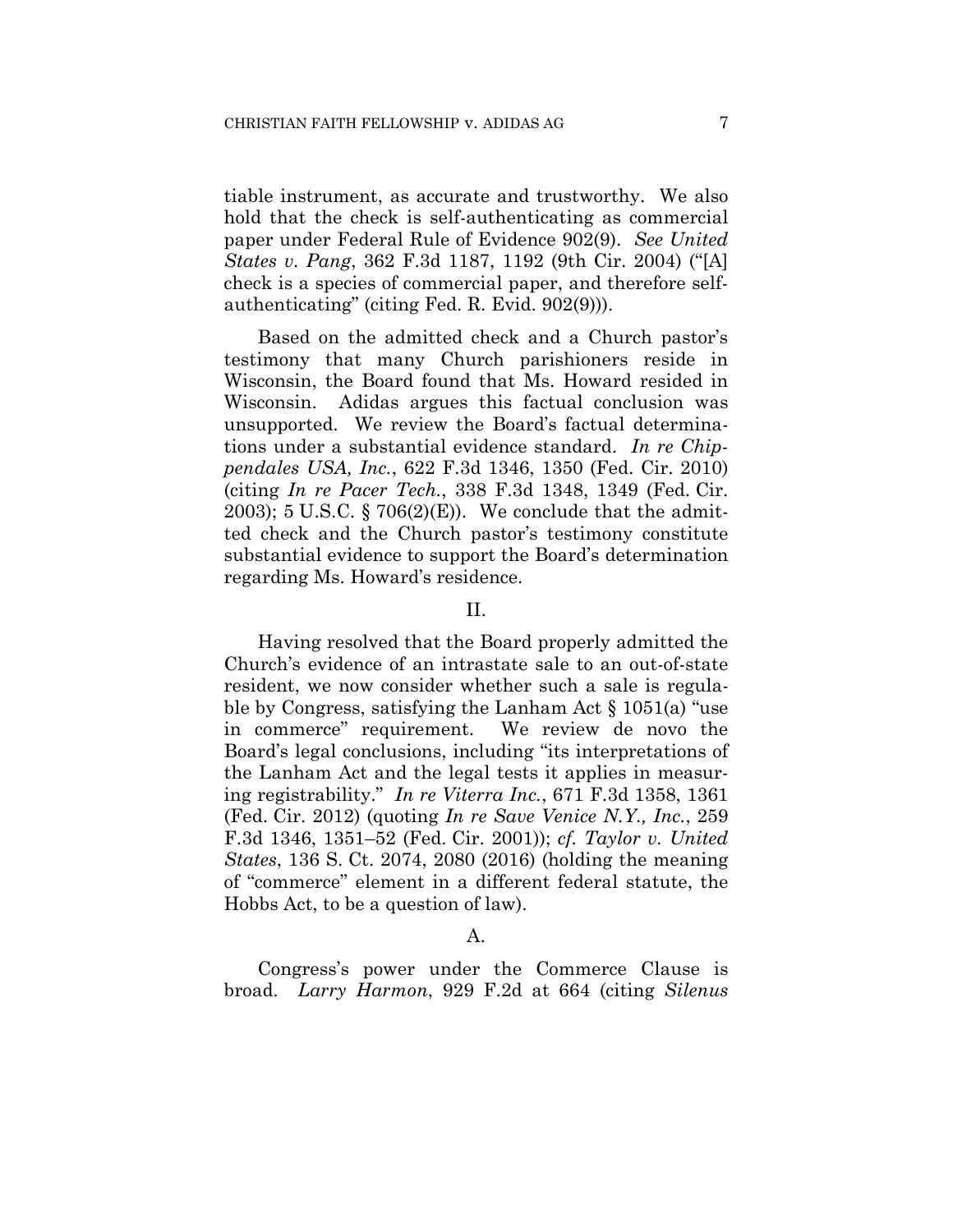*Wines*, 557 F.2d at 809–10). The Supreme Court's contemporary Commerce Clause decisions illustrate Congress's legislative abilities under this enumerated power. Beginning in the modern era with *Wickard v. Filburn*, the Supreme Court has interpreted the Commerce Clause as vesting in Congress the power to regulate activities that have a substantial effect on interstate commerce, explaining:

[E]ven if . . . activity be local and though it may not be regarded as commerce, it may still, whatever its nature, be reached by Congress if it exerts a substantial economic effect on interstate commerce and this irrespective of whether such effect is what might at some earlier time have been defined as "direct" or "indirect."

317 U.S. 111, 125 (1942). In *Wickard*, a farmer grew wheat for commercial sale, but also for personal and farm use. *Id.* at 114. Congress passed a statute imposing quotas on the amount of wheat that farmers could harvest, with penalties assessed for harvesting wheat in excess of the quota level, even if the wheat was for personal use and not for sale. *Id.* at 114–15, 119. The farmer challenged the statute's application to him as exceeding Congress's Commerce Clause powers, claiming his wheat harvesting was local in nature and had, at most, only an indirect effect on interstate commerce. *Id.*  at 119. The Court disagreed with the farmer's arguments, holding that the activity must be viewed not in isolation, but in the aggregate: "That [the farmer's] own contribution to the demand for wheat may be trivial by itself is not enough to remove him from the scope of federal regulation where, as here, his contribution, taken together with that of many others similarly situated, is far from trivial." *Id.* at 127–28.

The Supreme Court reaffirmed *Wickard*'s "substantial effects" doctrine in *Gonzales v. Raich*, in which one of the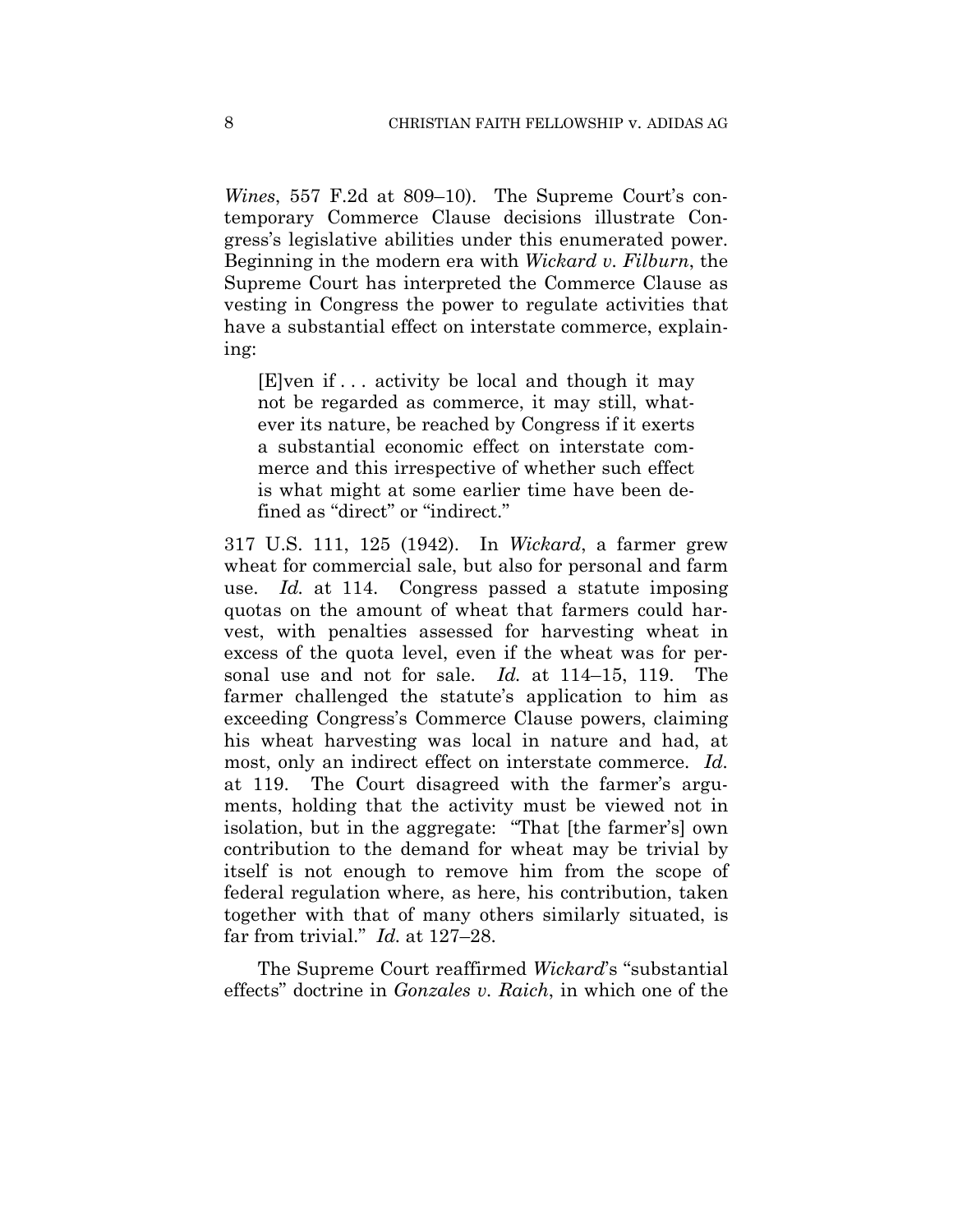parties grew marijuana on her property for personal, medicinal use and did not sell or transport the drug. 545 U.S. 1, 6–8 (2005). She argued that her local and *de minimis* cultivation and possession of marijuana should not be subject to federal drug laws passed under the Commerce Clause. *Id.* at 15. The Supreme Court framed her argument as a request to "excise individual applications of a concededly valid statutory scheme." *Id.* at 23. But the Supreme Court held the statute's application to individuals was a valid exercise of Congress's powers under the Commerce Clause, indicating that its "case law firmly establishes Congress's power to regulate purely local activities that are part of an economic 'class of activities' that have a substantial effect on interstate commerce." *Id.* at 17 (citing *Perez v. United States*, 402 U.S. 146, 151 (1971); *Wickard,* 317 U.S. at 128–29). The Court did not believe that the case turned on the intrastate nature of the marijuana cultivation and possession at issue, explaining "[t]hat the regulation ensnares some purely intrastate activity is of no moment." *Id.* at 22. The Court "refuse[d] to excise individual components of th[e] larger scheme," *id.*, because, "where the class of activities is regulated and that class is within the reach of federal power, the courts have no power 'to excise, as trivial, individual instances' of the class," *id.* at 23 (quoting *Perez,*  402 U.S. at 154 (alteration omitted)). Thus, the Court held that when "a general regulatory statute bears a substantial relation to commerce, the *de minimis* character of individual instances arising under that statute is of no consequence" and Congress has the power to regulate it under the Commerce Clause. *Id.* at 17 (quoting *United States v. Lopez*, 514 U.S. 549, 558 (1995)).

The Supreme Court most recently addressed the Commerce Clause's "substantial effects" doctrine in *Taylor*, which involved a man federally convicted of robbery under a provision of the Hobbs Act for his participation in two home invasions involving marijuana deal-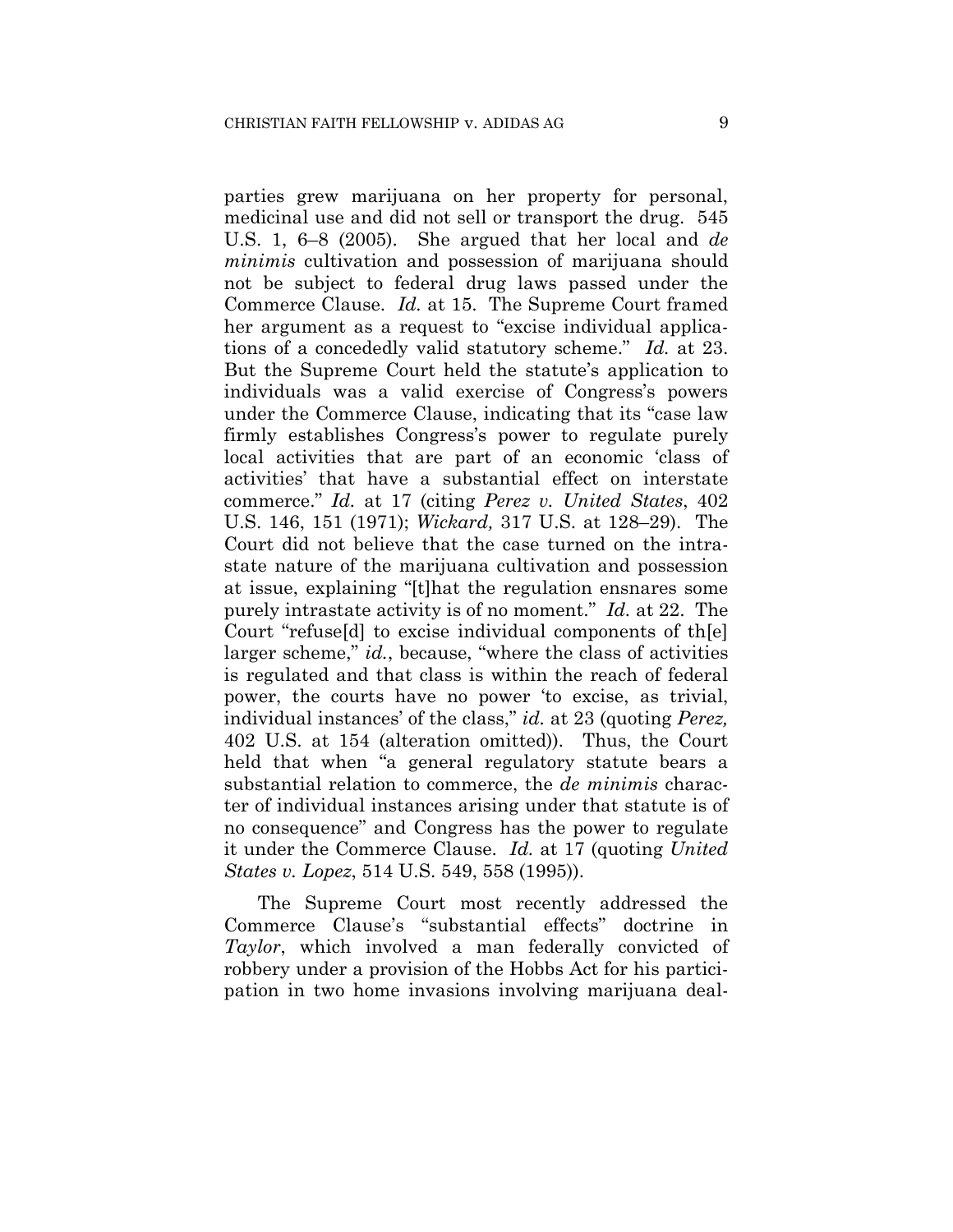ers*.* 136 S. Ct. at 2077–78 (citing 18 U.S.C. § 1951(a)). The Hobbs Act criminalizes robberies and attempted robberies that affect any commerce "over which the United States has jurisdiction." *Id.* at 2077 (quoting 18 U.S.C. § 1951(b)(3)). Citing *Raich*, the Court held that Congress legislated within its Commerce Clause powers when enacting the provision at issue. *Id.* at 2077–78, 2080. As applied, the Court reiterated that, under the aggregation approach to the substantial effects test, "proof that the defendant's conduct in and of itself affected or threatened commerce is not needed." *Id.* at 2081. Rather, the Court instructed that "[a]ll that is needed is proof that the defendant's conduct fell within a category of conduct that, in the aggregate, had the requisite effect" on commerce. *Id.* The Court emphasized that, in the case before it, "the Government need not show that the drugs that a defendant stole or attempted to steal either traveled or were destined for transport across state lines. . . . And it makes no difference under our cases that any actual or threatened effect on commerce in a particular case is minimal." *Id.* (citing *Perez*, 402 U.S. at 154).

#### B.

Our past Lanham Act "use in commerce" cases equally reflect the broad scope of Congress's Commerce Clause powers. For example, in *Larry Harmon*, the appellant argued that the Lanham Act's "use in commerce" requirement could not "be satisfied by a single-location restaurant . . . that serves only a minimal number of interstate travelers." 929 F.2d at 663. The appellant did not dispute "that there ha[d] been some use in commerce of [registrant]'s mark," and indeed, the record established that the "mark ha[d] been used in connection with services rendered to customers traveling across state boundaries." *Id.* at 666. Yet, the appellant petitioned this court to adopt a standard relating to the percentage of services furnished to interstate travelers to determine whether a mark had been used in commerce under the Lanham Act.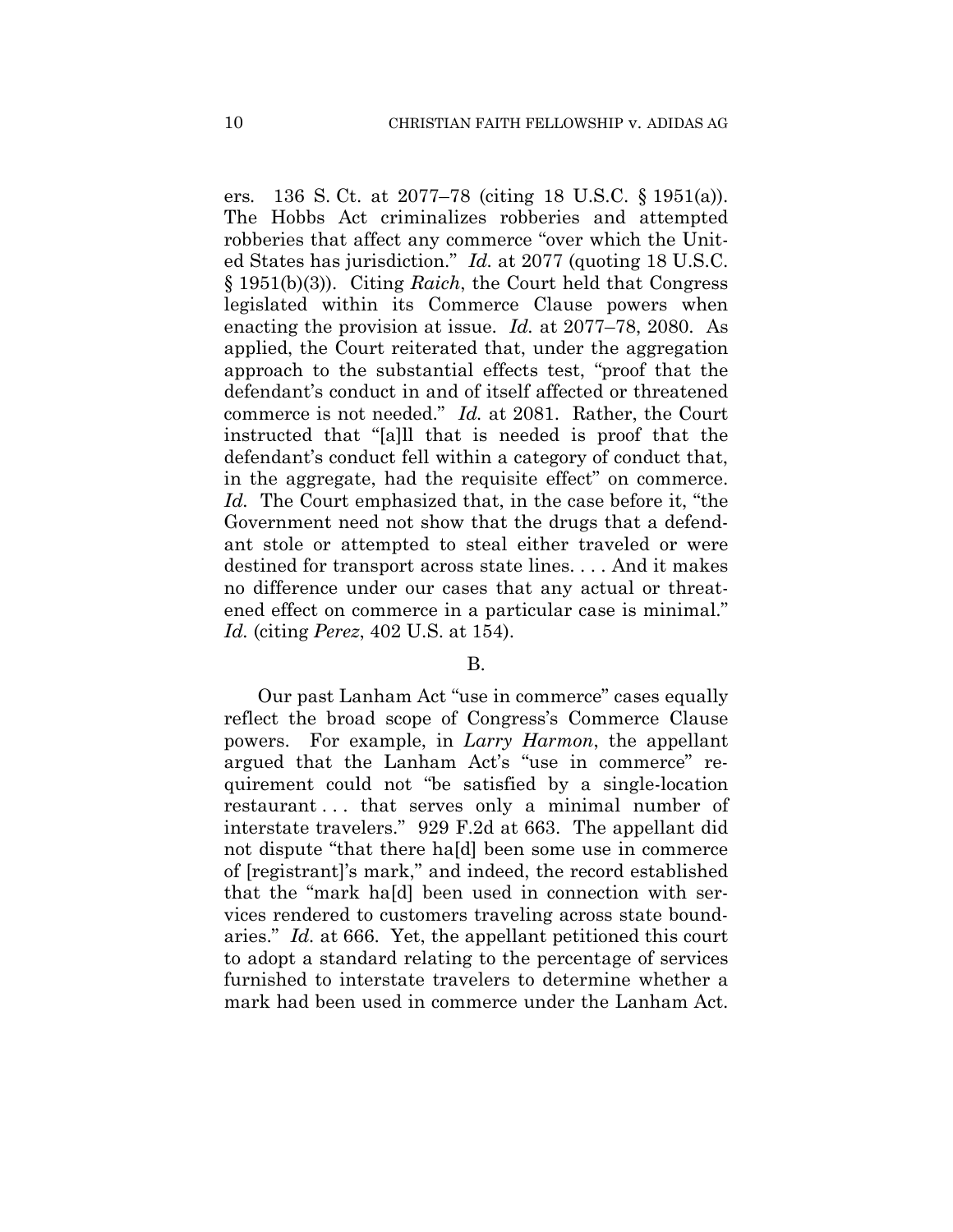*Id.* We refused to do so. Recognizing that "[t]he Lanham Act by its terms extends to all commerce which Congress may regulate," *id.*, and that "Congress has broad powers under the commerce clause," *id.* at 664, we "reject[ed] [appellant]'s argument that a certain increased threshold level of interstate activity is required before registration of the mark used by a single-location restaurant may be granted," *id.* at 666. Likewise, our predecessor court explained in *Silenus Wines* that because Congress passed the Lanham Act in the wake of *Wickard* and because the Act expansively defines commerce as "all commerce which may lawfully be regulated by Congress," it "clearly involves a broadening of jurisdiction" from earlier federal trademark statutes. 557 F.2d at 809–10. The court held that, under this broad jurisdiction, the intrastate sale of imported French wine constitutes "use in commerce" under the Act. *Id.* at 809.

# C.

Moving to the facts of this case, it is clear in light of the foregoing precedent that the Church's sale of two "ADD A ZERO"-marked hats to an out-of-state resident is regulable by Congress under the Commerce Clause and, therefore, constitutes "use in commerce" under the Lanham Act. We reach this conclusion without defining the outer contours of Congress's Commerce Clause powers because the transaction at issue falls comfortably within the bounds of those powers already sketched for us by the Supreme Court. The Lanham Act is a comprehensive scheme for regulating economic activity—namely the marking of commercial goods—and the "use in commerce" pre-registration requirement is an "essential part" of the Act. *Lopez*, 514 U.S. at 561. Further, it cannot be doubted that the transaction at issue—the private sale of goods, particularly apparel, to an out-of-state resident—is "quintessentially economic." *Raich*, 545 U.S. at 25; *see United States v. Morrison*, 529 U.S. 598, 611 (2000) ("[I]n those cases where we have sustained federal regulation of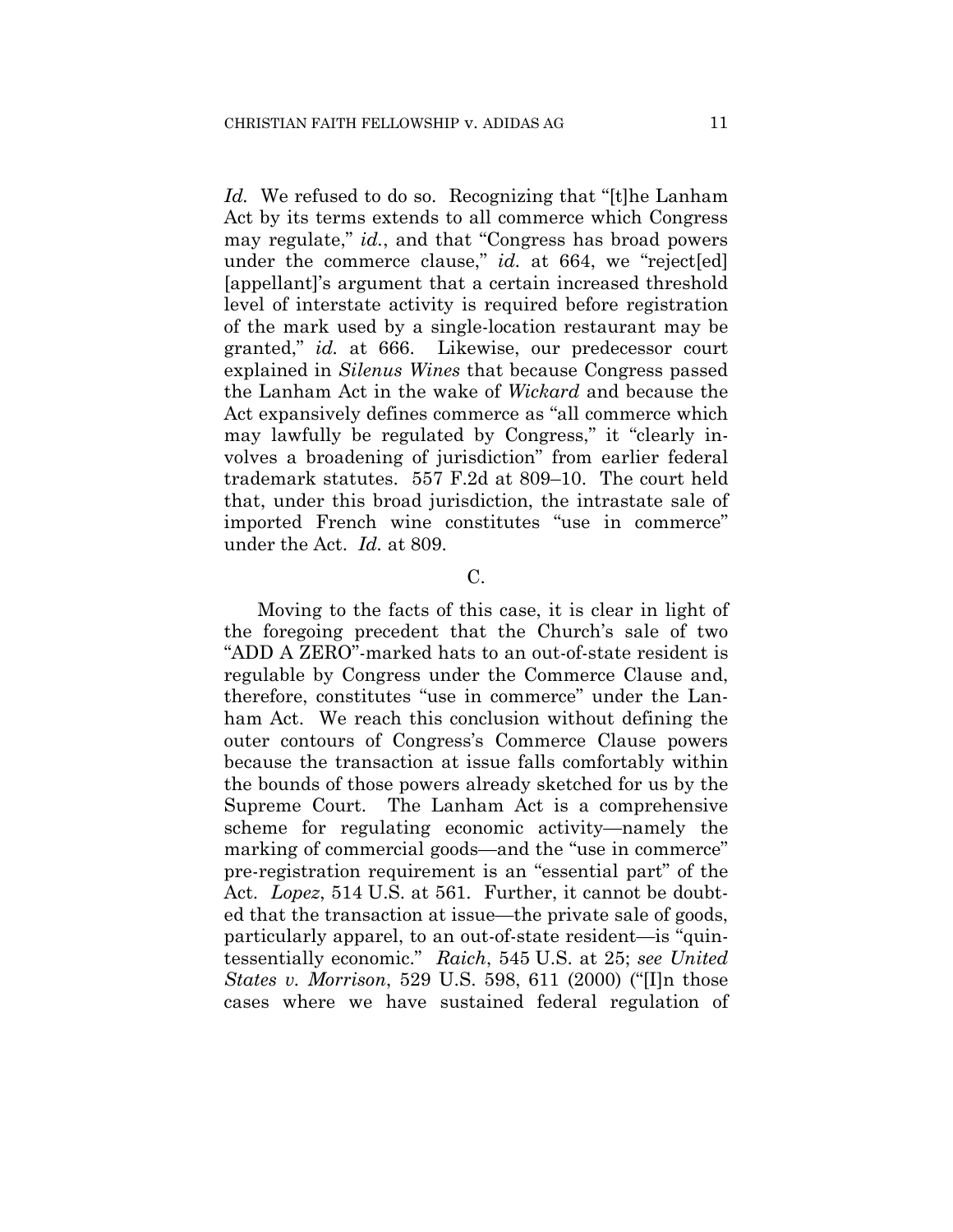intrastate activity based upon the activity's substantial effects on interstate commerce, the activity in question has been some sort of economic endeavor."). This transaction, taken in the aggregate, would cause a substantial effect on interstate commerce and thus it falls under Congress's Commerce Clause powers. *Taylor*, 136 S. Ct. at 2080–81; *Raich*, 545 U.S. at 17; *Wickard*, 317 U.S. at 125. The Church did not need to present evidence of an actual and specific effect that its sale of hats to an out-ofstate resident had on interstate commerce. Nor did it need to make a particularized showing that the hats themselves were destined to travel out of state. *See Taylor*, 136 S. Ct. at 2081.

The Board's rationale that the sale to Ms. Howard was "*de minimis*" and thus "insufficient to show use that affects interstate commerce" is squarely at odds with the *Wickard* progeny of Commerce Clause cases. *Board Op.*  at \*7.In particular, the Board's reasoning contravenes *Raich*, which expressed that "the *de minimis* character of individual instances" arising under a valid statute enacted under the Commerce Clause "is of no consequence." 545 U.S. at 17. "[I]t makes no difference under our cases that any actual or threatened effect on commerce in a particular case is minimal." *Taylor*, 136 S. Ct. at 2081 (citing *Perez*, 402 U.S. at 154); *see also Larry Harmon*, 929 F.2d at 666. Adidas's argument that the Church must present actual proof that its sale to Ms. Howard directly affected commerce also contradicts precedent. "[P]roof that the defendant's conduct in and of itself affected or threatened commerce is not needed. All that is needed is proof that the defendant's conduct fell within a category of conduct that, in the aggregate, had the requisite effect." *Taylor*, 136 S. Ct. at 2081.

Adidas would like us to cabin *Raich* and *Taylor* to their particular facts, namely to cases involving the market for illegal drugs. But the Supreme Court's elucidation of the Constitutional reach of the Commerce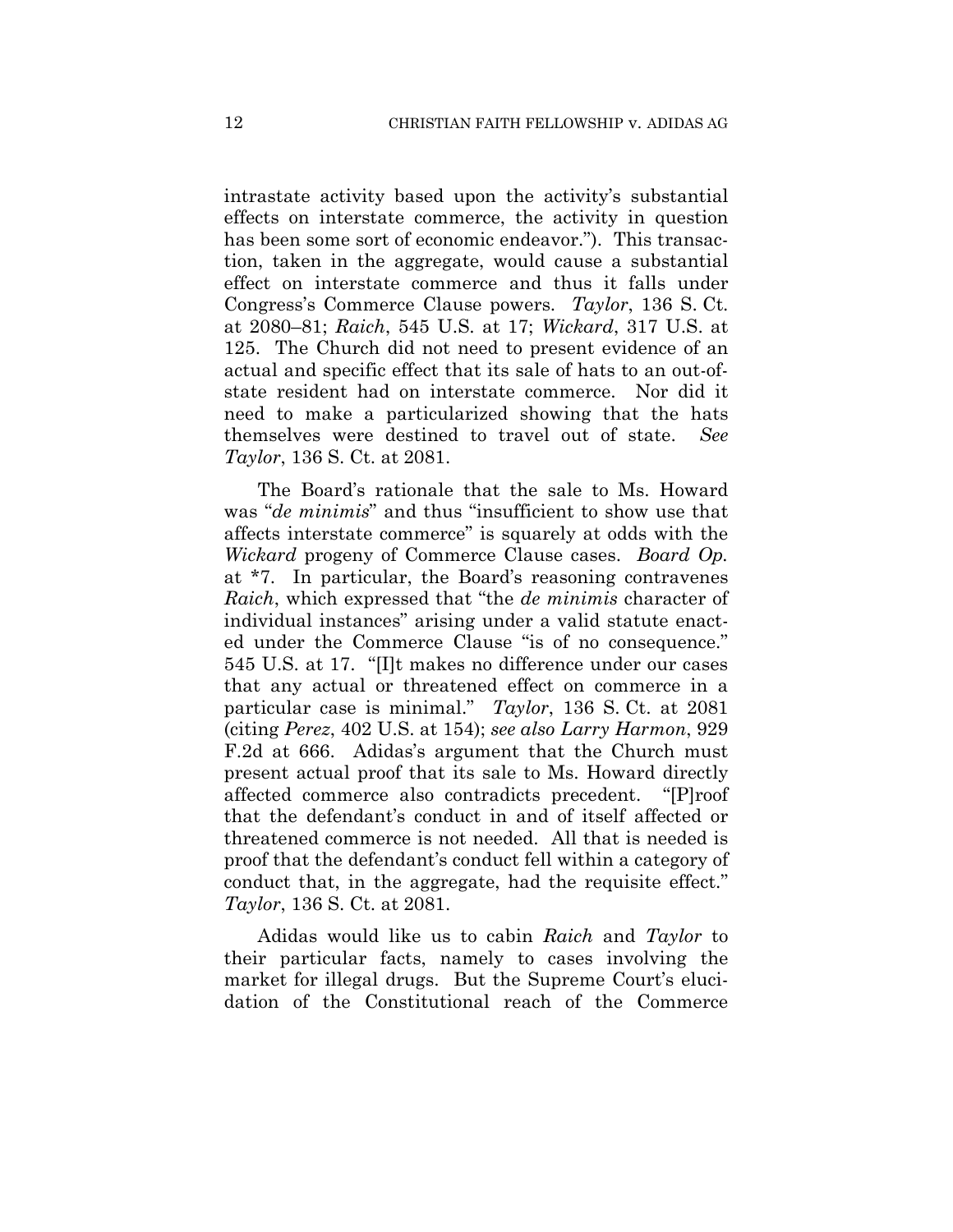Clause in those cases applies to more than just federal drug regulation. *Raich* and *Taylor* apply, and indeed rest on, principles derived from *Wickard*, which involved the national market for wheat, not illegal drugs. And *Taylor* is particularly applicable because, similar to the present case, it involves the construction of a statutory provision that defines "commerce" as including "all . . . commerce over which the United States has jurisdiction," 18 U.S.C. § 1951(b)(3). Moreover, there is nothing in these cases themselves to limit the Constitutional precepts and legal tests discussed therein to their facts. The Supreme Court has advised that, as a court of appeals, we must not "confus[e] the factual contours of [a Supreme Court decision] for its unmistakable holding" in an effort to reach a "novel interpretation" of that decision. *Thurston Motor Lines, Inc. v. Jordan K. Rand, Ltd.*, 460 U.S. 533, 534–35 (1983) (per curiam); *see also Rivers v. Roadway Express, Inc.*, 511 U.S. 298, 312 (1994) ("[O]nce the Court has spoken, it is the duty of other courts to respect that understanding of the governing rule of law."); *Ariad Pharm., Inc. v. Eli Lilly & Co.*, 598 F.3d 1336, 1347 (Fed. Cir. 2010) (en banc) ("As a subordinate federal court, we may not so easily dismiss [the Supreme Court's] statements as dicta but are bound to follow them."). We find that the principles discussed in *Raich* and *Taylor* apply here regardless of the factual differences at play.

D.

Finally, we note that the Board erred by not properly applying our holdings in *Larry Harmon* and *Silenus Wines*, which bear on the Lanham Act's "use in commerce" requirement specifically rather than on the Commerce Clause in the abstract. Had it done so, it would not have concluded that a sale it characterized as *de minimis* was therefore insufficient to satisfy the "use in commerce" requirement.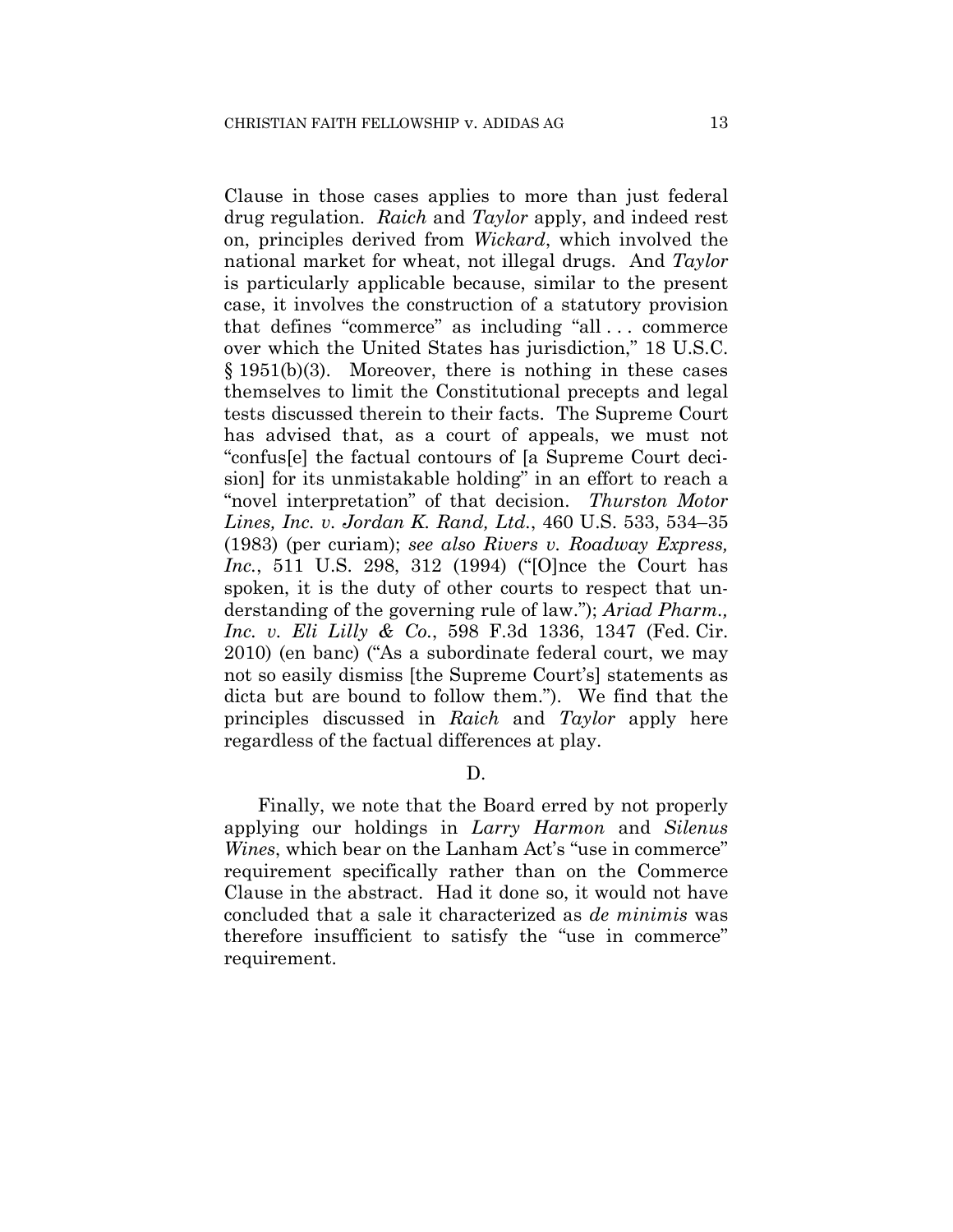In *Larry Harmon*, we refused to adopt a *de minimis* test for the "use in commerce" requirement. 929 F.2d at 666. We further held that the Lanham Act by its terms extends to all commerce which Congress may regulate. *Id.* Although *Larry Harmon* involved a service mark and the marks here are for goods, the "in commerce" requirement is the same regardless of the type of mark and thus *Larry Harmon* applies to this case. True enough, § 1127 provides distinct tests for the type of *use* that must occur for goods versus services to satisfy the "use in commerce" requirement. For example, the statute requires that marked goods be "sold or transported" in commerce, while service marks must be "used or displayed in the sale or advertising of services and the services [must be] rendered" in commerce. But this distinction goes to the meaning of "use" in the "use in commerce" requirement, not to whether a use is "in commerce," which we analyze under the same rubric regardless of the delineation between goods and services.

Our predecessor court made this very point in *Silenus Wines*, 557 F.2d 806. In that case, the court rejected the argument that an earlier decision, *In re Gastown, Inc.*, 326 F.2d 780 (CCPA 1964), was limited to service marks. *Silenus Wines*, 557 F.2d at 808. *Gastown* held that an applicant's operation of marked auto service stations on an interstate highway satisfied the "use in commerce" requirement. *Gastown*, 326 F.2d at 784. *Silenus Wines* explained that "*Gastown*'s rationale is not limited to services" because its "result depended on the Trademark Act definition of 'commerce'" rather than on the Act's prescribed uses for service marks. *Silenus Wines*, 557 F.2d at 808.

The Board also erred to the extent it relied on *In re Cook, United, Inc.*, 188 U.S.P.Q. 284 (T.T.A.B. 1975), and *In re The Bagel Factory, Inc.*, 183 U.S.P.Q. 553 (T.T.A.B. 1974), for the proposition that an intrastate sale of goods can never be a sale "in commerce" without the trademark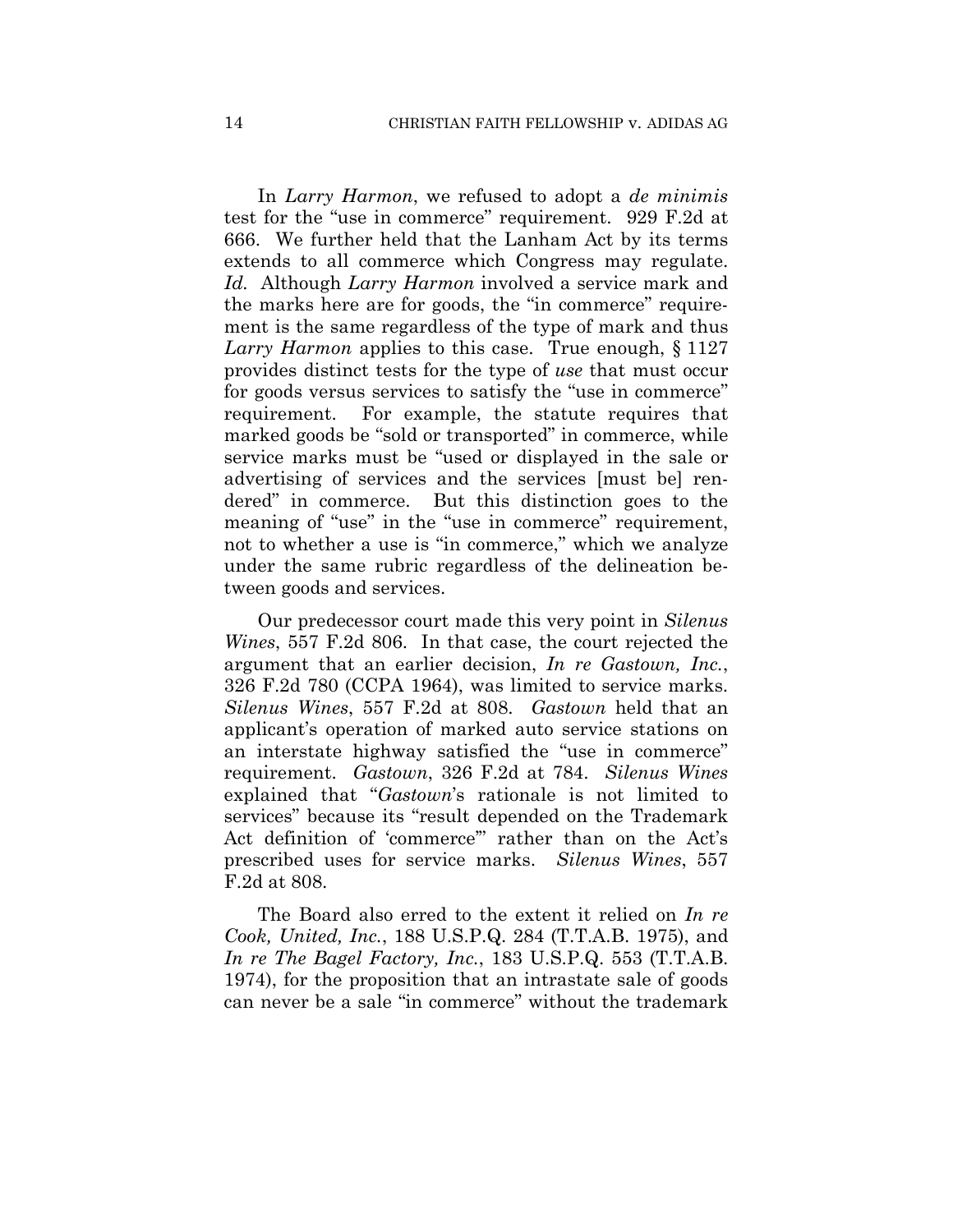applicant doing something more, such as knowingly directing the movement of goods across state lines. *Cook*, 188 U.S.P.Q. at 287–88; *Bagel Factory*, 183 U.S.P.Q. at 554–55. These Board cases have been the source of confusion in our "use in commerce" doctrine. Doubt has been cast on the vitality of the *Bagel Factory* holding, with commentators noting that "under the modern interpretations of the Commerce Clause . . . it would appear that a sale or delivery does not have to cross a state line in order to affect 'commerce.'" 3 J. Thomas McCarthy, McCarthy on Trademarks and Unfair Competition § 19:123 (4th ed.) (footnote omitted). Others have similarly explained that, in *Cook*, "the PTO was operating under a different standard" than the one provided in the Supreme Court's Commerce Clause precedent and have concluded that, especially after *Larry Harmon*, "not only is the PTO's perspective [as stated in *Cook*] no longer appropriate nor correct, it is no longer the law." Peter C. Christensen & Teresa C. Tucker, *The "Use in Commerce" Requirement for Trademark Registration After* Larry Harmon Pictures, 32 IDEA 327, 332, 341 (1992).

To the extent *Cook* and *Bagel Factory* assert that the Lanham Act requires commercial activity, whether for goods or services, beyond that which is sufficient for Congress to regulate commercial activity under the Commerce Clause, they are incorrect. It is beyond dispute that "the definition of commerce in the Lanham Act means exactly what the statute says, i.e. 'all commerce which may lawfully be regulated by Congress.'" *Larry Harmon*, 929 F.2d at 666 (quoting 15 U.S.C. § 1127); *see also Gastown*, 326 F.2d at 784 (quoting *Bulova Watch Co. v. Steele*, 194 F.2d 567, 571 (5th Cir.), *aff'd*, 344 U.S. 280 (1952)); *cf. Taylor*, 136 S. Ct. at 2079 (construing provision of Hobbs Act—which defines "commerce" as including "all . . . commerce over which the United States has jurisdiction," 18 U.S.C. § 1951(b)(3)—as extending to full reach of Congress's Commerce Clause powers). Because